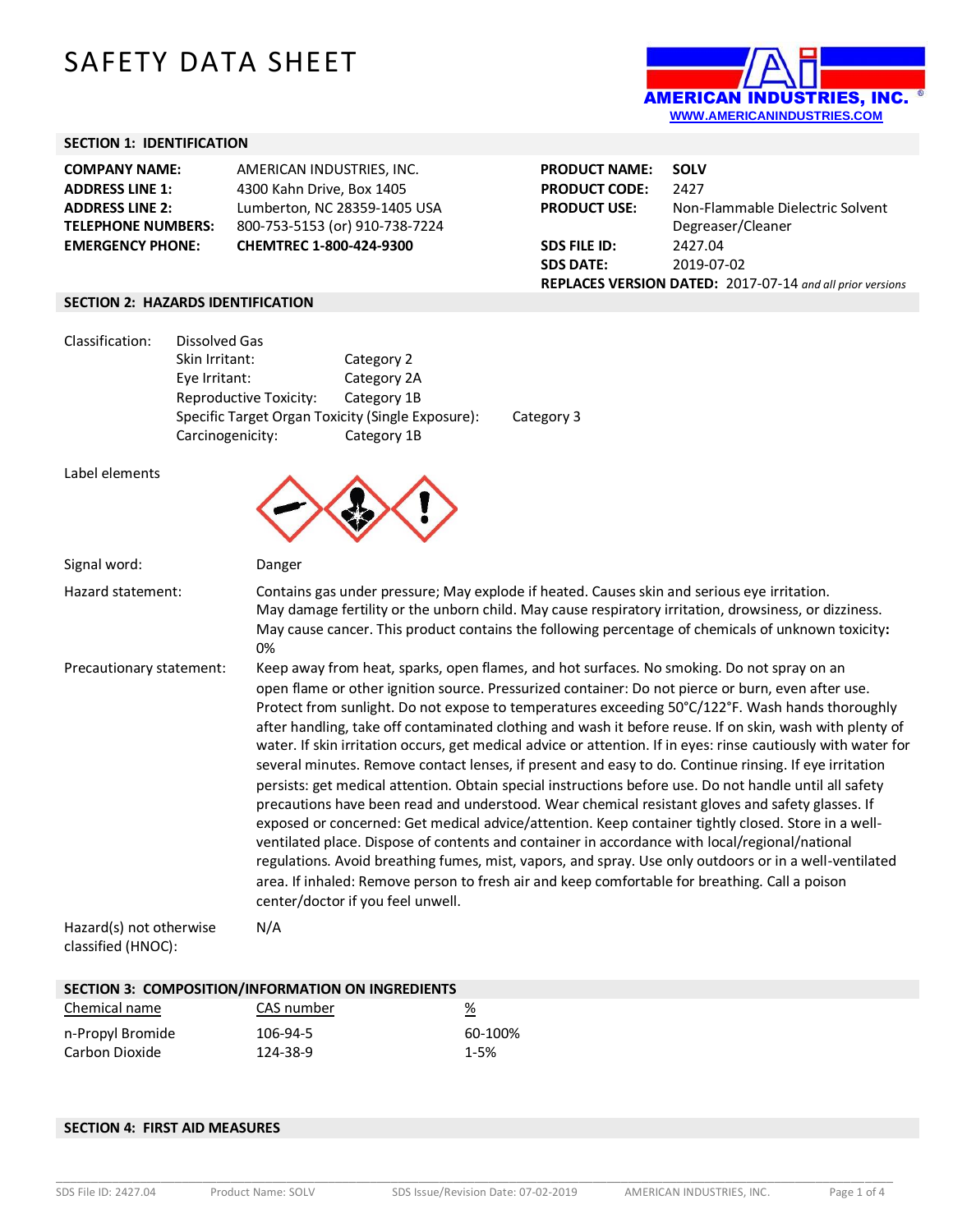| Eyes:                   | Immediately flush with water for 15 minutes while holding eyelids open. Seek medical attention if<br>irritation persists.                                                                                          |
|-------------------------|--------------------------------------------------------------------------------------------------------------------------------------------------------------------------------------------------------------------|
| Ingestion:              | If swallowed: Rinse mouth. Do NOT induce vomiting. Get medical advice/attention.                                                                                                                                   |
| Inhalation:             | Move to fresh air. If not breathing, administer artificial respiration.                                                                                                                                            |
| Skin:                   | If on skin: Wash with plenty of water. If skin irritation occurs: get medical attention.                                                                                                                           |
| Acute health hazards:   | Headache, drowsiness, dizziness, nausea, vomiting or narcosis.                                                                                                                                                     |
| Chronic health hazards: | Repeated inhalation of high concentrations may cause lung, liver, kidney, urinary, blood, bone marrow,<br>heart, eye, central nervous system, gastrointestinal, reproductive, developmental and fertility effects. |
| Note to physician:      | There is no specific treatment regimen. Treatment of overexposure should be directed at the control of<br>symptoms and the clinical condition of the patient.                                                      |

## **SECTION 5: FIRE-FIGHTING MEASURES**

| Extinguishing media                              |                                                                                                                                | Dry chemical, carbon dioxide, foam, and water spray or fog.                                                                                                                   |
|--------------------------------------------------|--------------------------------------------------------------------------------------------------------------------------------|-------------------------------------------------------------------------------------------------------------------------------------------------------------------------------|
| Unsuitable extinguishing<br>media                | N/A                                                                                                                            |                                                                                                                                                                               |
| Special firefighting<br>procedures               | Wear SCBA in fire situations.                                                                                                  |                                                                                                                                                                               |
| Unusual fire and explosion<br>hazards            |                                                                                                                                | Keep away from sparks, open flames, and hot surfaces. No smoking.                                                                                                             |
| Hazardous combustion<br>products                 | Oxides of carbon, hydrogen halides, bromides                                                                                   |                                                                                                                                                                               |
| <b>SECTION 6: ACCIDENTAL RELEASE MEASURES</b>    |                                                                                                                                |                                                                                                                                                                               |
| Personal protective<br>equipment                 |                                                                                                                                | Refer to Section 8 for proper Personal Protective Equipment.                                                                                                                  |
| Spill                                            |                                                                                                                                | Absorb spill with non-combustible material such as vermiculite, sand or earth.                                                                                                |
| Waste disposal                                   |                                                                                                                                | Dispose of in accordance with federal, state, and local regulations.                                                                                                          |
| <b>RCRA Status</b>                               | Waste likely considered hazardous under RCRA, however product should be fully characterized prior to<br>disposal (40 CFR 261). |                                                                                                                                                                               |
| <b>SECTION 7: HANDLING AND STORAGE</b>           |                                                                                                                                |                                                                                                                                                                               |
| Handling and Storage                             |                                                                                                                                | Protect from sunlight. Store in a well-ventilated place. Do not expose to temperatures exceeding<br>50°C/122°F. Pressurized container: Do not pierce or burn, even after use. |
| <b>Other Precautions</b>                         | Keep out of the reach of children.                                                                                             |                                                                                                                                                                               |
| Incompatibility                                  |                                                                                                                                | Strong alkalies, oxidizers, bases, reactive metals, and natural rubber                                                                                                        |
| SECTION 8: EXPOSURE CONTROLS/PERSONAL PROTECTION |                                                                                                                                |                                                                                                                                                                               |
| <b>Hazardous Component</b>                       | <u>OSHA PEL</u>                                                                                                                | <b>ACGIH TLV</b>                                                                                                                                                              |
| n-Propyl Bromide                                 | Not Established                                                                                                                | 10 ppm                                                                                                                                                                        |
| Carbon Dioxide                                   | 5000 ppm                                                                                                                       | 5000 ppm                                                                                                                                                                      |
| Engineering<br>controls/Ventilation              | Use only outdoors or in a well-ventilated area.                                                                                |                                                                                                                                                                               |
| Respiratory protection                           | Wear NIOSH/MSHA approved organic vapor respiratory protection if used in confined, poorly<br>ventilated areas.                 |                                                                                                                                                                               |
| Personal protective<br>equipment                 | Safety glasses and chemical resistant gloves.                                                                                  |                                                                                                                                                                               |
| <b>Additional Measures</b>                       | Wash hands thoroughly after handling.                                                                                          |                                                                                                                                                                               |
| SECTION 9: PHYSICAL AND CHEMICAL PROPERTIES      |                                                                                                                                |                                                                                                                                                                               |
| Appearance                                       | Clear colorless to yellow liquid                                                                                               |                                                                                                                                                                               |
| Odor                                             | Strong solvent odor                                                                                                            |                                                                                                                                                                               |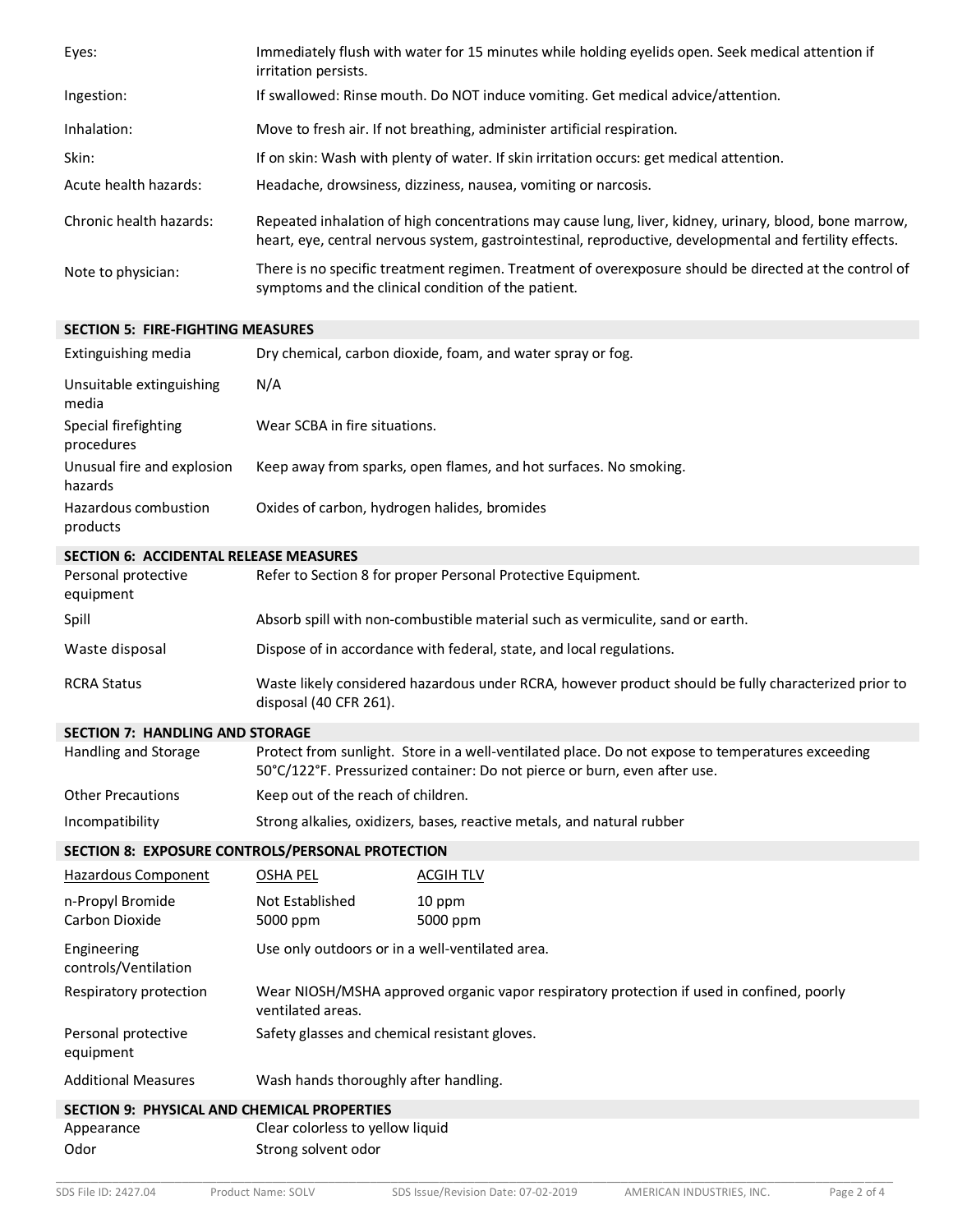| Odor threshold                                              | N/D                                                                                                                                                                                                                |
|-------------------------------------------------------------|--------------------------------------------------------------------------------------------------------------------------------------------------------------------------------------------------------------------|
| <b>Boiling point</b>                                        | 158°F (70°C)                                                                                                                                                                                                       |
| <b>Freezing Point</b>                                       | $-166.8$ °F (-110.5°C)                                                                                                                                                                                             |
| Flammability                                                | Not considered a flammable aerosol or an extremely flammable aerosol by OSHA (29CFR 1910.1200)                                                                                                                     |
| Flash point                                                 | N/D                                                                                                                                                                                                                |
| Auto-ignition temperature                                   | N/D                                                                                                                                                                                                                |
| Upper/lower flammability<br>or explosive limits             | Lower: N/D<br>Upper: N/D                                                                                                                                                                                           |
| Vapor Pressure (mmHg)                                       | 110.8 @ 77°F (25°C)                                                                                                                                                                                                |
| Vapor density (Air = $1$ )                                  | > 1 @ 77°F (25°C)                                                                                                                                                                                                  |
| <b>Evaporation Rate</b>                                     | 4.7 (Fast)                                                                                                                                                                                                         |
| Relative density (H20=1)                                    | 1.3                                                                                                                                                                                                                |
| pH                                                          | N/A                                                                                                                                                                                                                |
| Solubility in Water                                         | Non-soluble                                                                                                                                                                                                        |
| <b>Partition Coefficient:</b><br>n-Octanol/water $(K_{ow})$ | N/D                                                                                                                                                                                                                |
| Decomposition                                               | N/D                                                                                                                                                                                                                |
| Temperature<br>Viscosity                                    | N/D                                                                                                                                                                                                                |
| <b>SECTION 10: STABILITY AND REACTIVITY</b>                 |                                                                                                                                                                                                                    |
| Reactivity                                                  | None known                                                                                                                                                                                                         |
| Chemical stability                                          | Stable                                                                                                                                                                                                             |
| Conditions to avoid                                         | Excessive heat. Prolonged contact with free water will result in diminished stabilizer and corrosion.                                                                                                              |
| Incompatibility                                             | Strong alkalies, oxidizers, bases, reactive metals, and natural rubber                                                                                                                                             |
| Hazardous decomposition<br>or by-products                   | Oxides of carbon, hydrogen halides, bromides                                                                                                                                                                       |
| Possible hazardous<br>reactions                             | None known.                                                                                                                                                                                                        |
| <b>SECTION 11: TOXICOLOGICAL INFORMATION</b>                |                                                                                                                                                                                                                    |
| <b>Toxicological information</b>                            | n-Propyl Bromide (106-94-5) LD50 (oral, rat) 4260 mg/kg; LC50 (rat, 0.5hr) 50291 ppm                                                                                                                               |
| Routes of Entry                                             | Eyes, Ingestion, Inhalation, Skin.                                                                                                                                                                                 |
|                                                             |                                                                                                                                                                                                                    |
| Eyes:                                                       | Causes irritation.                                                                                                                                                                                                 |
| Ingestion:                                                  | Nausea and gastric discomfort.                                                                                                                                                                                     |
| Inhalation:                                                 | Causes irritation to the respiratory tract, headache, dizziness, nausea, vomiting or narcosis. May cause<br>liver damage.                                                                                          |
| Skin:                                                       | Causes mild irritation, dryness, localize defatting.                                                                                                                                                               |
| <b>Medical condition</b>                                    | Pre-existing conditions of the skin, liver, CNS, and kidneys                                                                                                                                                       |
| aggravated<br>Acute health hazards                          | Headache, drowsiness, dizziness, nausea, vomiting or narcosis                                                                                                                                                      |
| Chronic health hazards                                      | Repeated inhalation of high concentrations may cause lung, liver, kidney, urinary, blood, bone marrow,<br>heart, eye, central nervous system, gastrointestinal, reproductive, developmental and fertility effects. |
| Carcinogenicity                                             | OSHA: Yes ACGIH: No NTP: 2 - Anticipated IARC: 2B - Possible OTHER: CA Prop 65                                                                                                                                     |
| <b>SECTION 12: ECOLOGICAL INFORMATION</b>                   |                                                                                                                                                                                                                    |
| Ecotoxicity                                                 | Not established.                                                                                                                                                                                                   |
| Biodegradability                                            | Component or components of this product are not biodegradable.                                                                                                                                                     |
| Bioaccumulation                                             | This product is not expected to bioaccumulate.                                                                                                                                                                     |